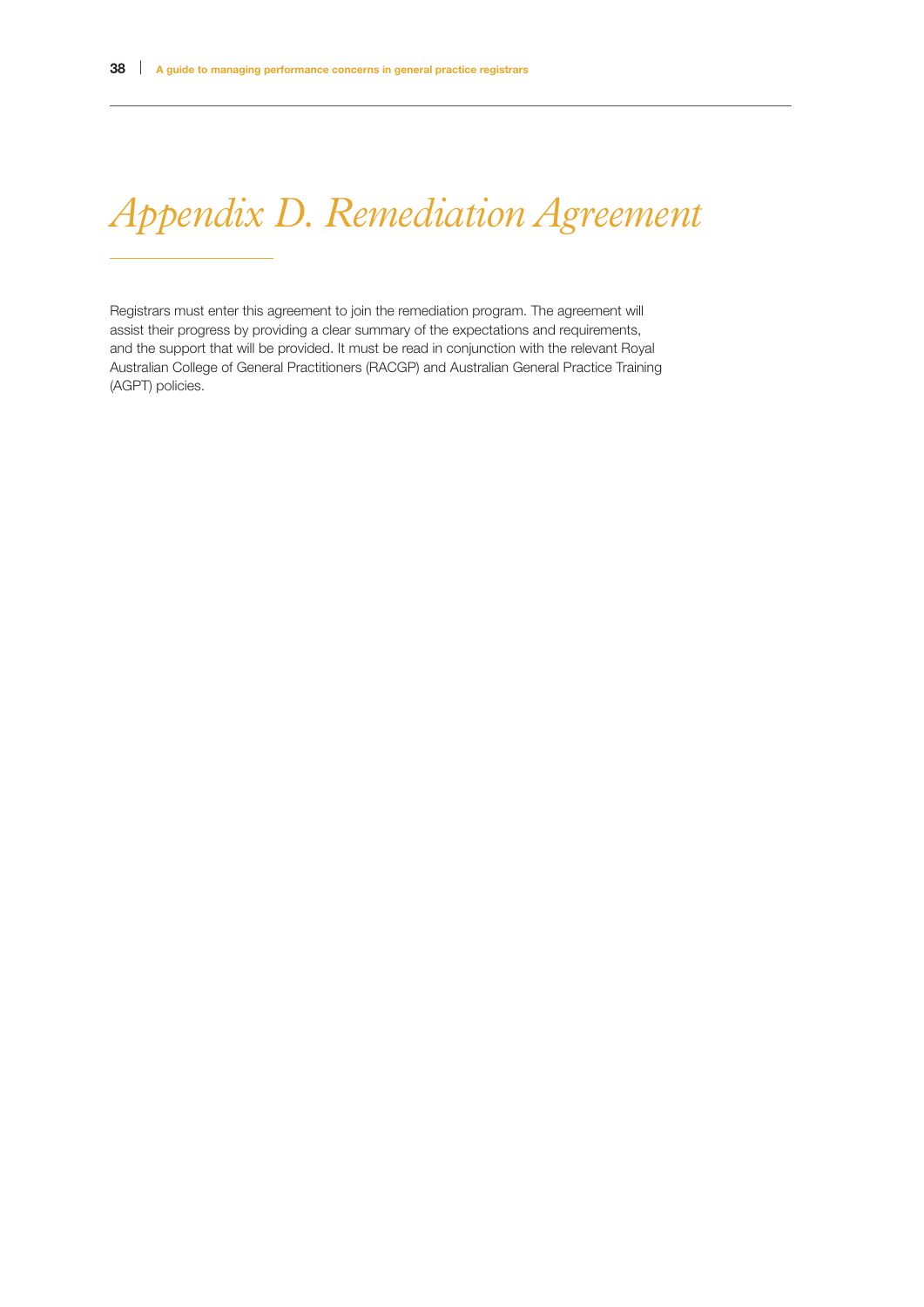## Remediation Agreement

#### Schedule 1

#### **Registrar**

| Name                                                                                       |       | Medical registration number                                                                                                                                                                                                                                                                                                            |
|--------------------------------------------------------------------------------------------|-------|----------------------------------------------------------------------------------------------------------------------------------------------------------------------------------------------------------------------------------------------------------------------------------------------------------------------------------------|
| Address                                                                                    |       |                                                                                                                                                                                                                                                                                                                                        |
| Phone                                                                                      | Email |                                                                                                                                                                                                                                                                                                                                        |
| <b>Regional training organisation</b>                                                      |       |                                                                                                                                                                                                                                                                                                                                        |
| RTO representative                                                                         |       |                                                                                                                                                                                                                                                                                                                                        |
| Phone                                                                                      | Email |                                                                                                                                                                                                                                                                                                                                        |
| from the Remediation Plan (and the AGPT Program) if you do not comply with this agreement. |       | By signing below, you commit to the Remediation Plan. Please read this document carefully. It constitutes<br>an agreement between you, your Regional Training Organisation (RTO) and your supervisor concerning your<br>Remediation Plan participation. If necessary, consider obtaining advice about its contents. You may be removed |
| I, [insert registrar name], have read, understood and will comply with this agreement.     |       |                                                                                                                                                                                                                                                                                                                                        |
|                                                                                            |       |                                                                                                                                                                                                                                                                                                                                        |
| Registrar signature                                                                        |       | Witness                                                                                                                                                                                                                                                                                                                                |
|                                                                                            |       |                                                                                                                                                                                                                                                                                                                                        |
| Date                                                                                       |       | Witness name                                                                                                                                                                                                                                                                                                                           |
|                                                                                            |       | Signed by and on behalf of <i>[insert RTO]</i> , which will satisfy its obligations as your RTO under this agreement.                                                                                                                                                                                                                  |
|                                                                                            |       |                                                                                                                                                                                                                                                                                                                                        |
|                                                                                            |       |                                                                                                                                                                                                                                                                                                                                        |
| RTO delegate signature                                                                     |       | RTO delegate name                                                                                                                                                                                                                                                                                                                      |
|                                                                                            |       |                                                                                                                                                                                                                                                                                                                                        |
| Date                                                                                       |       |                                                                                                                                                                                                                                                                                                                                        |
| this agreement.                                                                            |       | I, <i>[insert supervisor name]</i> , have read, understood and will satisfy my obligations as your supervisor under                                                                                                                                                                                                                    |
|                                                                                            |       |                                                                                                                                                                                                                                                                                                                                        |
| Supervisor signature                                                                       |       | Supervisor name                                                                                                                                                                                                                                                                                                                        |

Date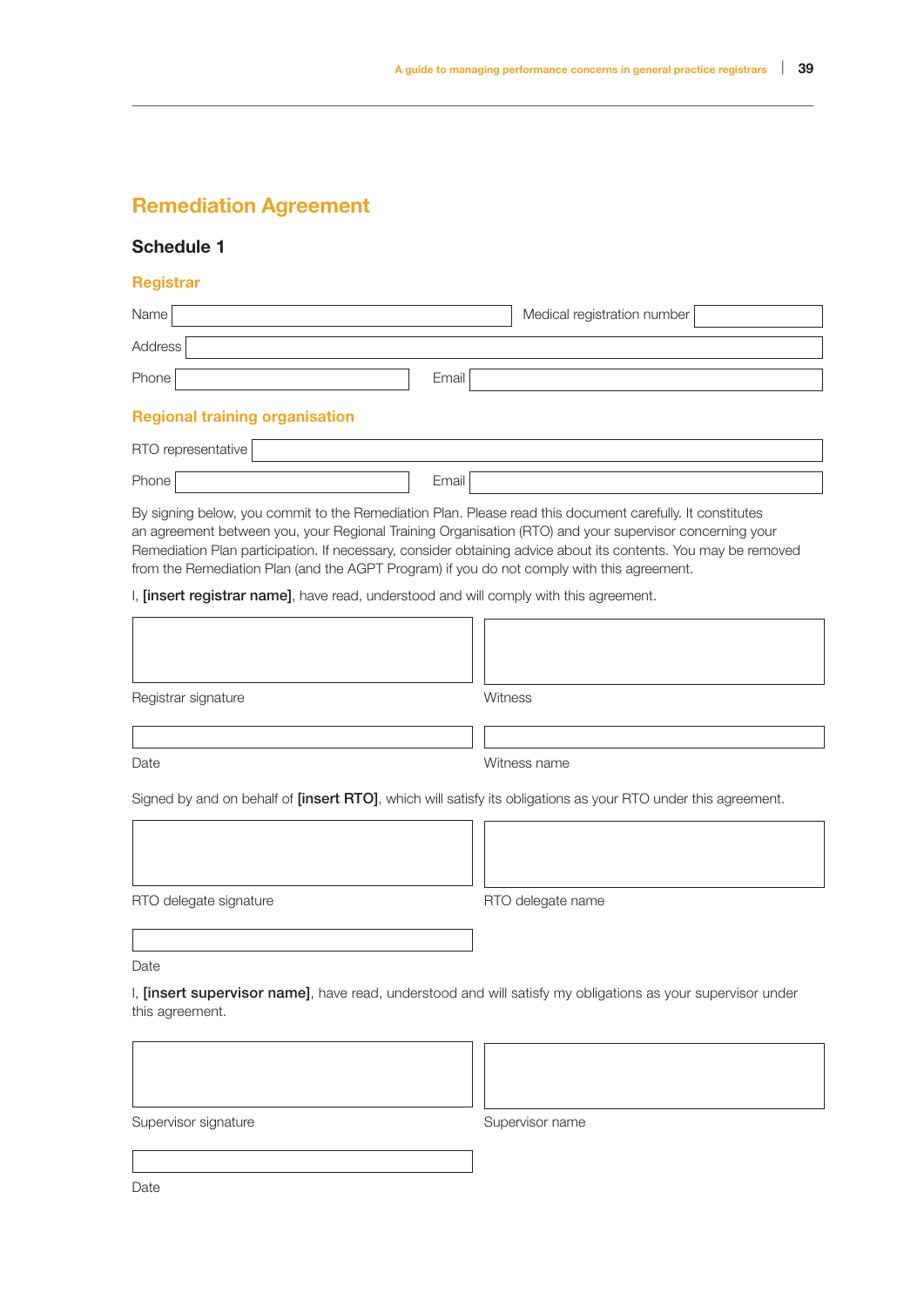## Schedule 2

#### Objectives and activities

In undertaking your Remediation Plan, there are a number of milestones you need to satisfy (your 'objectives'). These objectives are listed below, as are the activities that you will undertake in order to meet those objectives.

#### A. Objectives

(The following list should be edited accordingly [items removed/added] to reflect the registrar's specific and individual learning needs.)

#### 1. Communication skills and the patient–doctor relationship

- Developing good listening and language skills appropriate to the patient
- Engendering confidence and trust
- Responding appropriately to patient cues
- Confirming the patient's understanding of the problem, the management, advice given and follow-up

#### 2. Applied professional knowledge and skills

- Competently managing common problems
- Recognising and managing the significantly ill patient
- Negotiating, prioritising and implementing structured and individually tailored management plans and agreeing on respective responsibilities and limits
- Prescribing safely and cost-effectively from an informed knowledge base
- Making valid and timely decisions about referral and follow-up

#### 3. Population health and the context of general practice

- Eliciting and taking into account the patient's background (sociopolitical and cultural), relationships with family and significant others
- Understanding and responding to the special needs of the practice population
- Addressing public health concerns
- Working as a team member and coordinating patient care
- Billing appropriately

#### 4. Professional and ethical role

- Having responsibility for the optimal care of patients (respecting patient–doctor boundaries, confidentiality, recognising own limitations, appropriate reporting and follow-up, advocating for the patient)
- Developing the capacity for self-awareness and reflection
- Developing professional networks for personal and clinical support
- Developing time management and coping skills to maintain care of self and family
- Maintaining professional standards
- Adhering to professional codes of conduct

#### 5. Organisational and legal dimensions

- Using personal, organisational and time management skills in practice
- Using and evaluating practice management skills relating to staff management, teamwork, office policies and procedures
- Incorporating medico-legal knowledge and responsibilities relating to certification and prescribing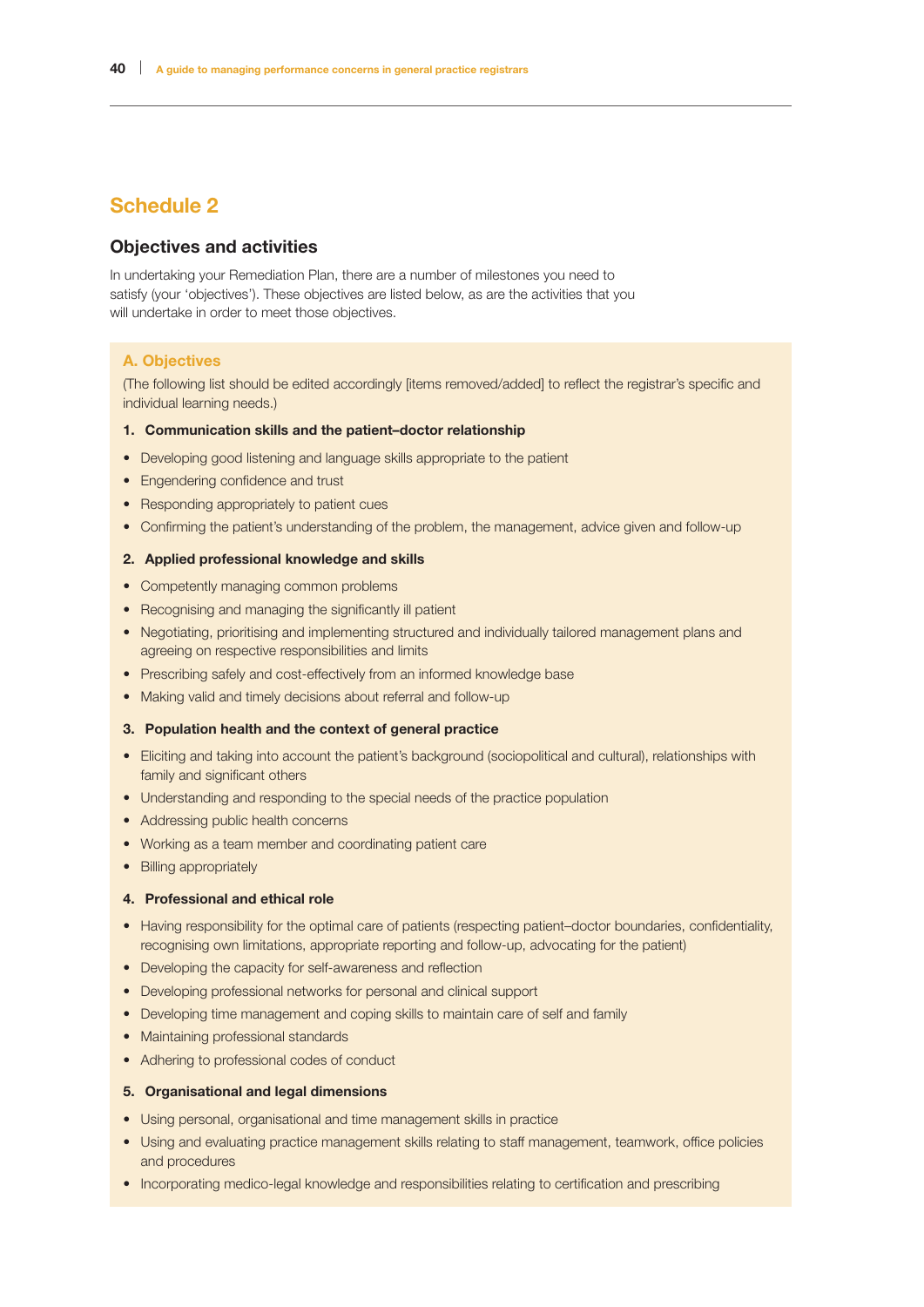#### B. Activities

The activities for addressing these identified needs are [state the specific intervention measures, including monitoring process]:

- a general practice term of linsert number of weeks] duration
- participation in [list the specific educational activities in accordance with AGPT and RACGP requirements]
- [number of] external clinical teaching visits (ECTVs) during the term [either the standard number or more as deemed necessary for monitoring]
- regular [weekly, fortnightly etc; as deemed necessary] placement reviews encompassing a review of personal, clinical, team and professional performance, assessment of the practice environment, an evaluation of teaching sessions and review of patient consultations
- regular contact with a medical educator to monitor progress and provide ongoing support/education
- regular contact with the remediation officer to monitor progress and provide ongoing support.

## 1. Remediation Plan overview

The Remediation Plan supports registrars identified by their RTO as having remediable clinical skills deficiencies. The Remediation Plan aims to address those deficiencies by providing targeted learning and support.

Only AGPT Program registrars pursuing Fellowship of the RACGP (FRACGP) are entitled to participate in this Remediation Plan. As part of this agreement you will be assigned a supervisor, medical educator and an RTO officer. These people will assist you to develop a Learning Plan addressing your identified learning needs. To complete the Remediation Plan, you must satisfy your individual Learning Plan formulated to your specific learning needs.

Upon commencement of the Remediation Plan, your training time will be suspended to support the remediation. Remediation decisions may be appealable. Refer to your RTO's appeals policy.

## 2. Your obligations

To satisfy your agreement obligations you must:

- complete the required Remediation Plan
- complete the required ECTVs
- actively participate in all educational activities and demonstrate adequate progression
- keep a log of teaching sessions, learning activities and personal progress against your objectives
- regularly review your own progress
- work with your supervisor and medical educator to satisfy your objectives
- comply with all applicable policies, requirements and conditions from your RTO
- demonstrate satisfactory improvement in the areas identified in the Learning Plan
- exercise the degree of professionalism, skill, care and diligence expected of an Australian GP.

It is expected you will do all things necessary to complete all educational activities and satisfy the requirements of your targeted learning areas within the remedial term.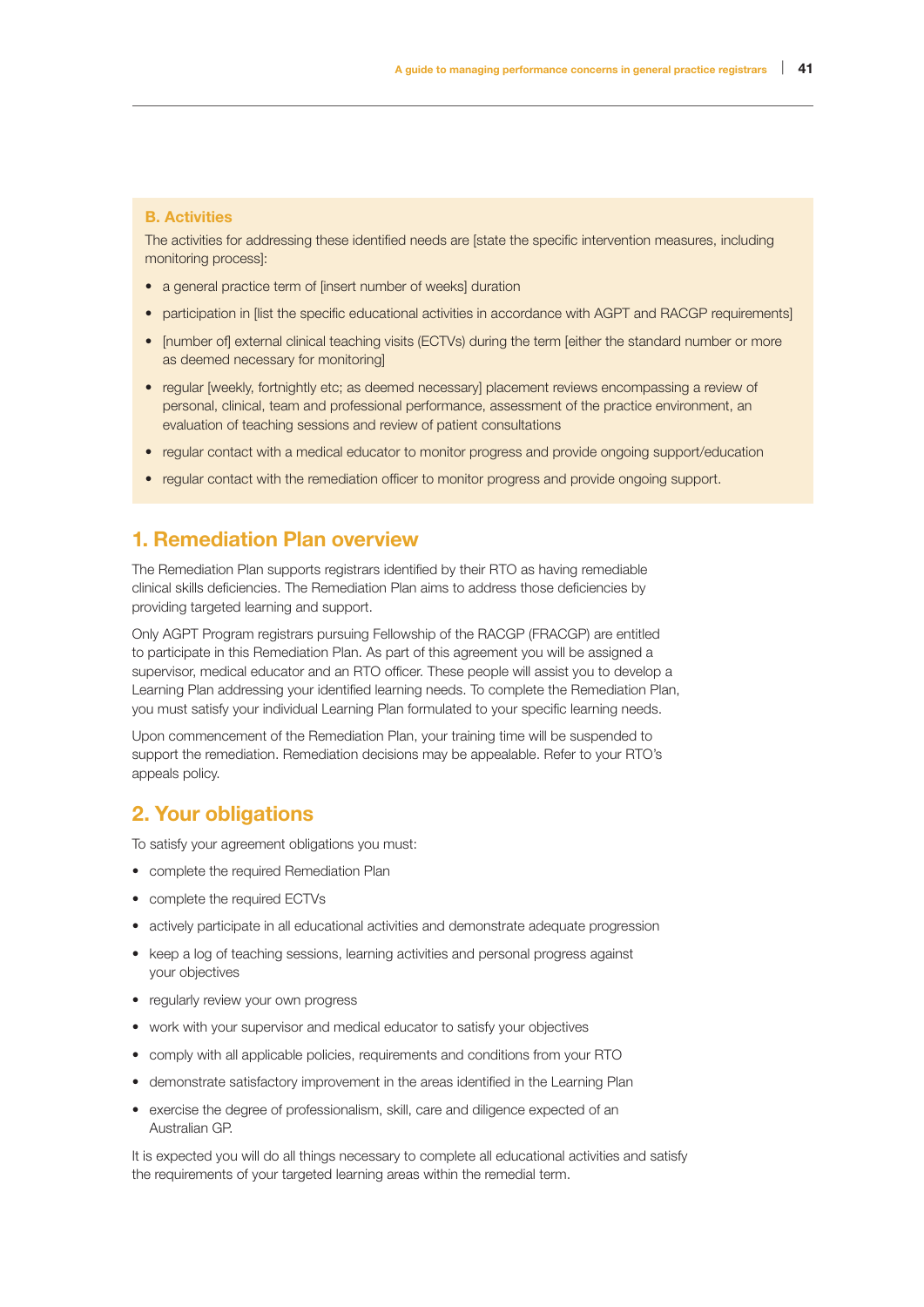## 3. Supervisor's obligations

Your RTO will provide you with a supervisor during your Remediation Plan. Your supervisor will:

- support you to implement your Learning Plan
- regularly review your progress in meeting your objectives
- regularly report your progress to your RTO officer
- keep records of all your meetings and submit them regularly to your RTO officer
- regularly discuss and provide feedback to you, including on whether your objectives are being or have been met
- provide a written report to your RTO officer outlining whether your objectives have been met at the completion of the Remediation Plan.

## 4. RTO's obligations

#### 4.1 Medical educator

Your RTO will provide you with a medical educator during your Remediation Plan. Your medical educator will:

- support you in implementing your Learning Plan
- regularly review your progress in meeting your objectives
- regularly discuss with you your progress in meeting your objectives
- regularly report on your progress to your RTO officer
- keep records of all your meetings and submit them regularly to your RTO officer
- provide regular feedback to you on whether your objectives are being met, or have been met at the completion of the Remediation Plan.

## 4.2 RTO officer

Your RTO will provide you with an RTO officer during your Remediation Plan. Your medical educator will:

- monitor your progress in attaining objectives
- maintain regular contact with you, your supervisor and your medical educator
- review all documentation, including that relating to your ECTVs, the Learning Plan and other reports
- collate all reports in relation to your progress provided by the remedial medical educator and the remedial supervisor
- regularly report on your progress to the RACGP
- make a decision regarding the final outcome of your Remediation Plan
- provide feedback to you on whether objectives have been met at the completion of the Remediation Plan
- report the final outcome of your Remediation Plan to the RACGP.